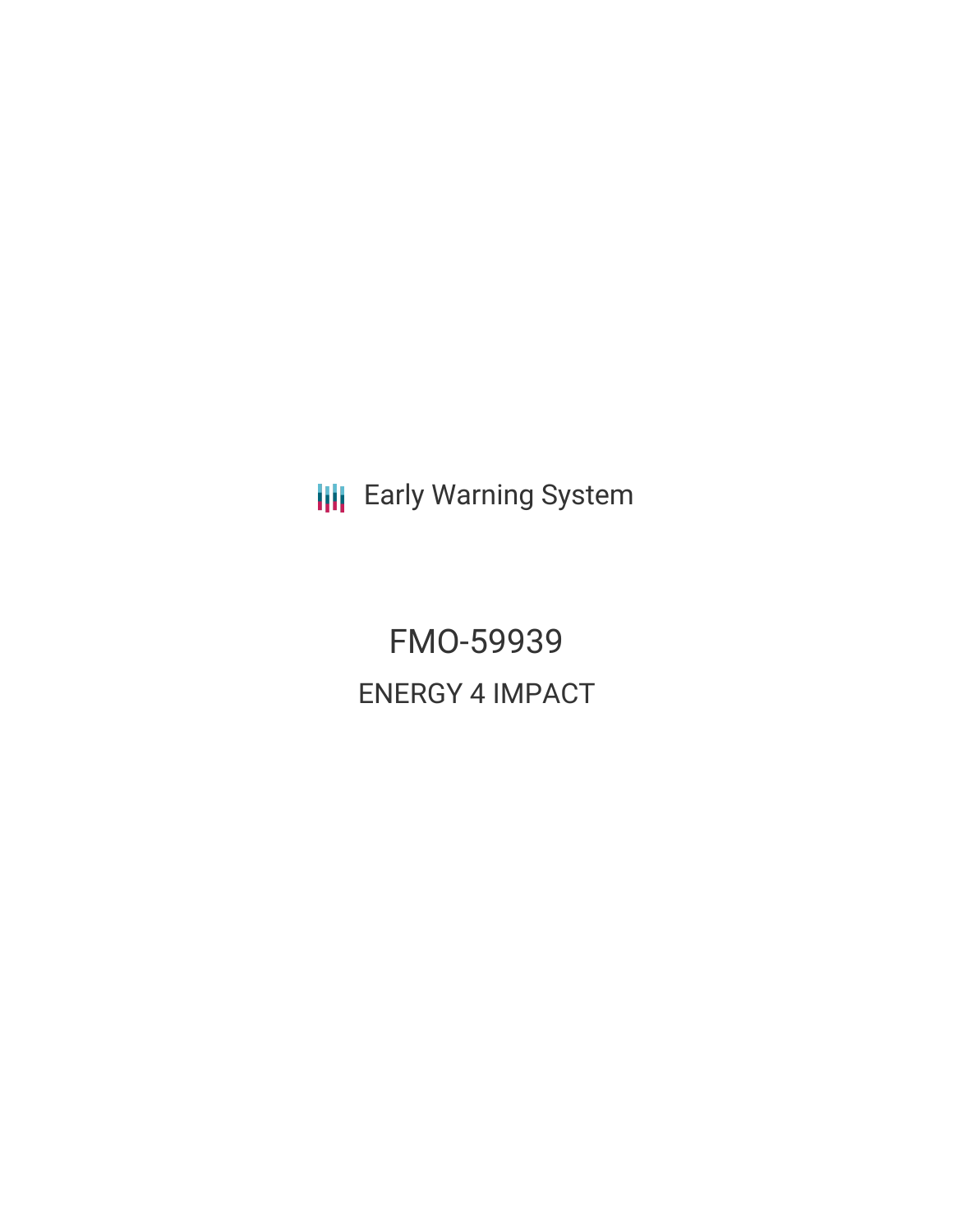

## **Quick Facts**

| <b>Countries</b>               | Sierra Leone                                  |  |  |  |
|--------------------------------|-----------------------------------------------|--|--|--|
| <b>Financial Institutions</b>  | Netherlands Development Finance Company (FMO) |  |  |  |
| <b>Status</b>                  | Approved                                      |  |  |  |
| <b>Bank Risk Rating</b>        |                                               |  |  |  |
| <b>Voting Date</b>             | 2021-06-25                                    |  |  |  |
| <b>Borrower</b>                | Easy Solar                                    |  |  |  |
| <b>Sectors</b>                 | Energy                                        |  |  |  |
| <b>Investment Type(s)</b>      | Loan                                          |  |  |  |
| <b>Investment Amount (USD)</b> | $$0.08$ million                               |  |  |  |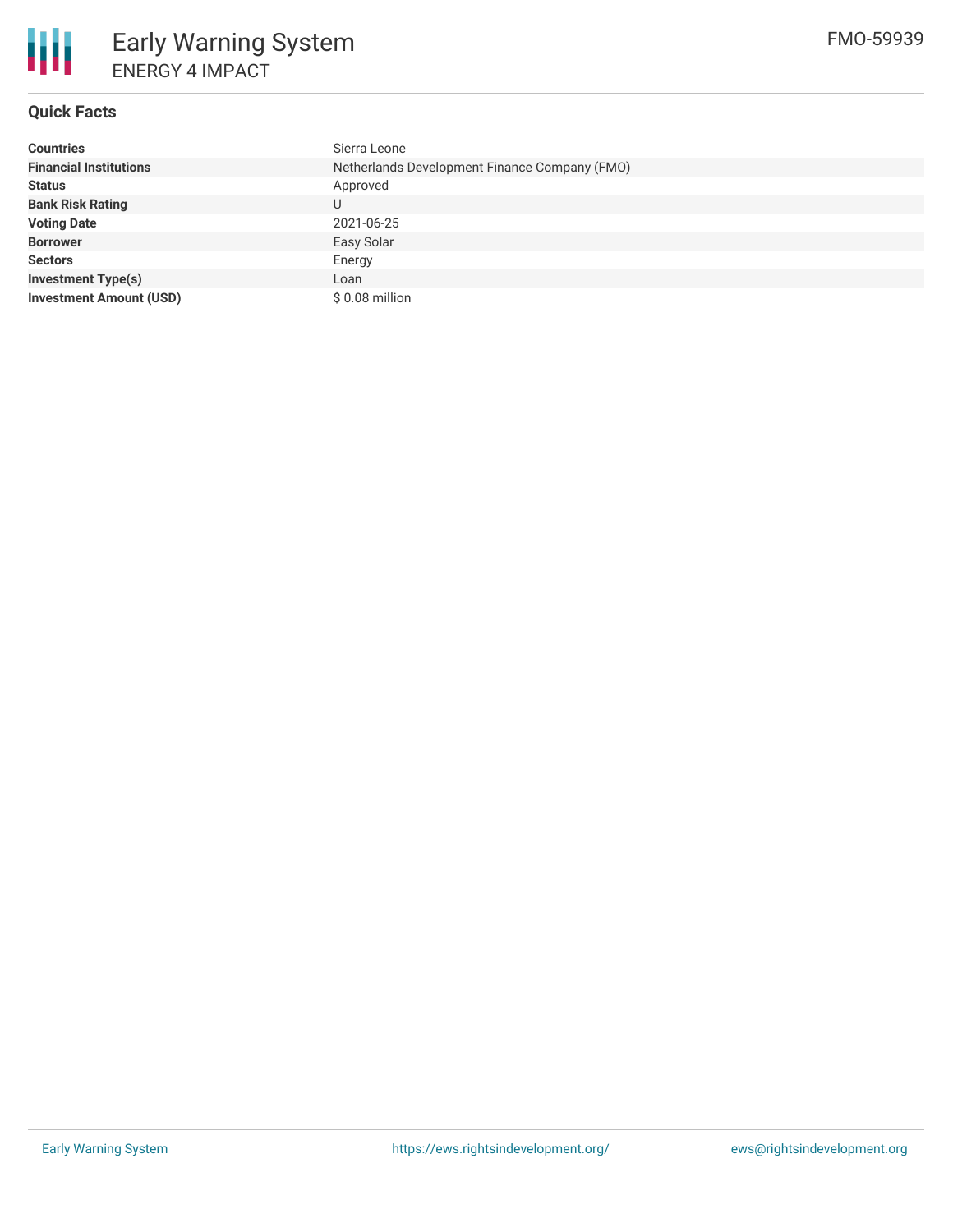

# **Project Description**

According to bank provided information, the objective of the assignment is to support Easy Solar with its vision, strategy development and implementation for supply chain management, to include process and systems improvements including through digital transformation. The ultimate outcome of the assignment is to support Easy Solar with improved business performance and competitiveness in Sierra Leone and eventually in West Africa through data driven decision making and savings along the full life cycle of the supply chain.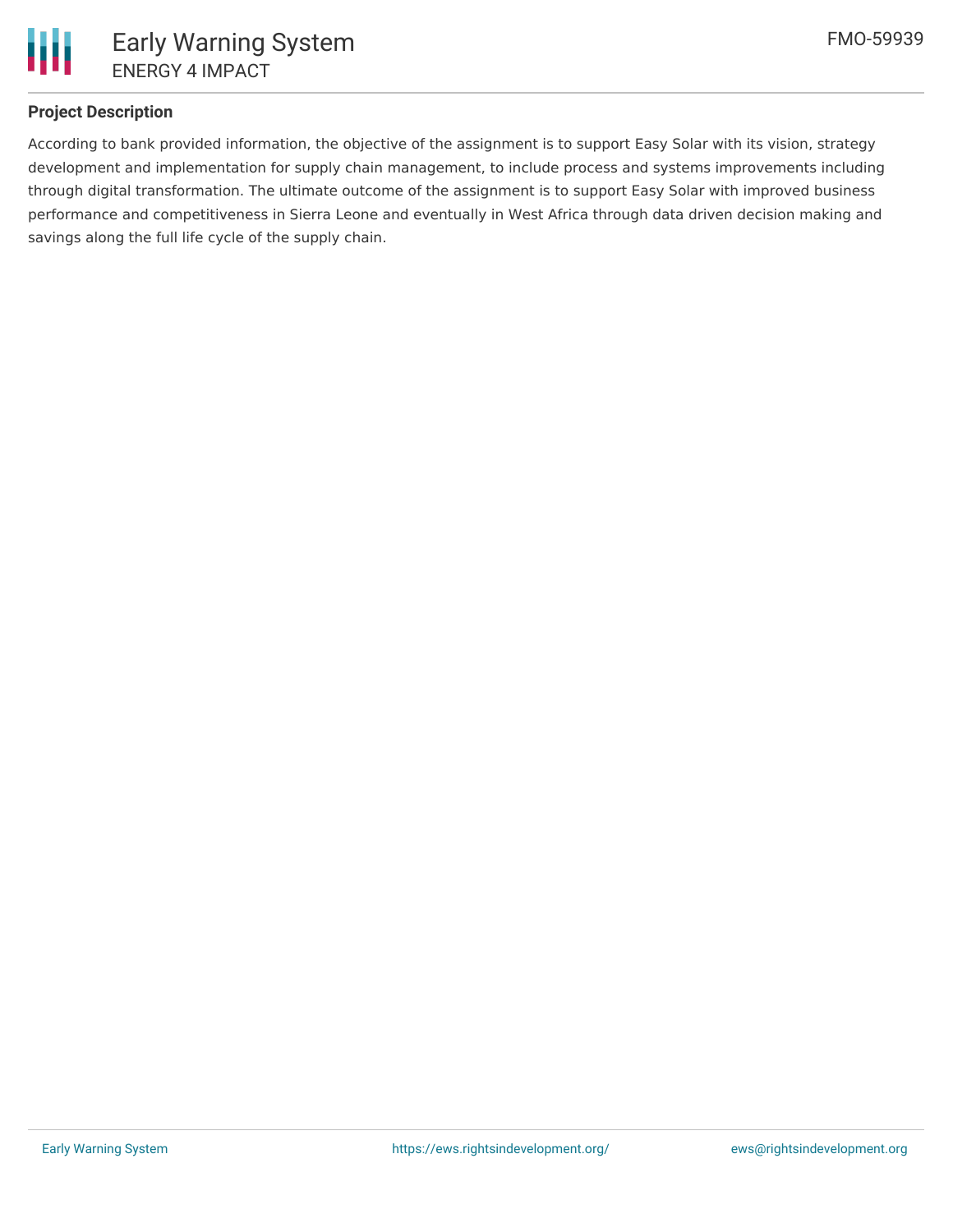

### **Investment Description**

Netherlands Development Finance Company (FMO)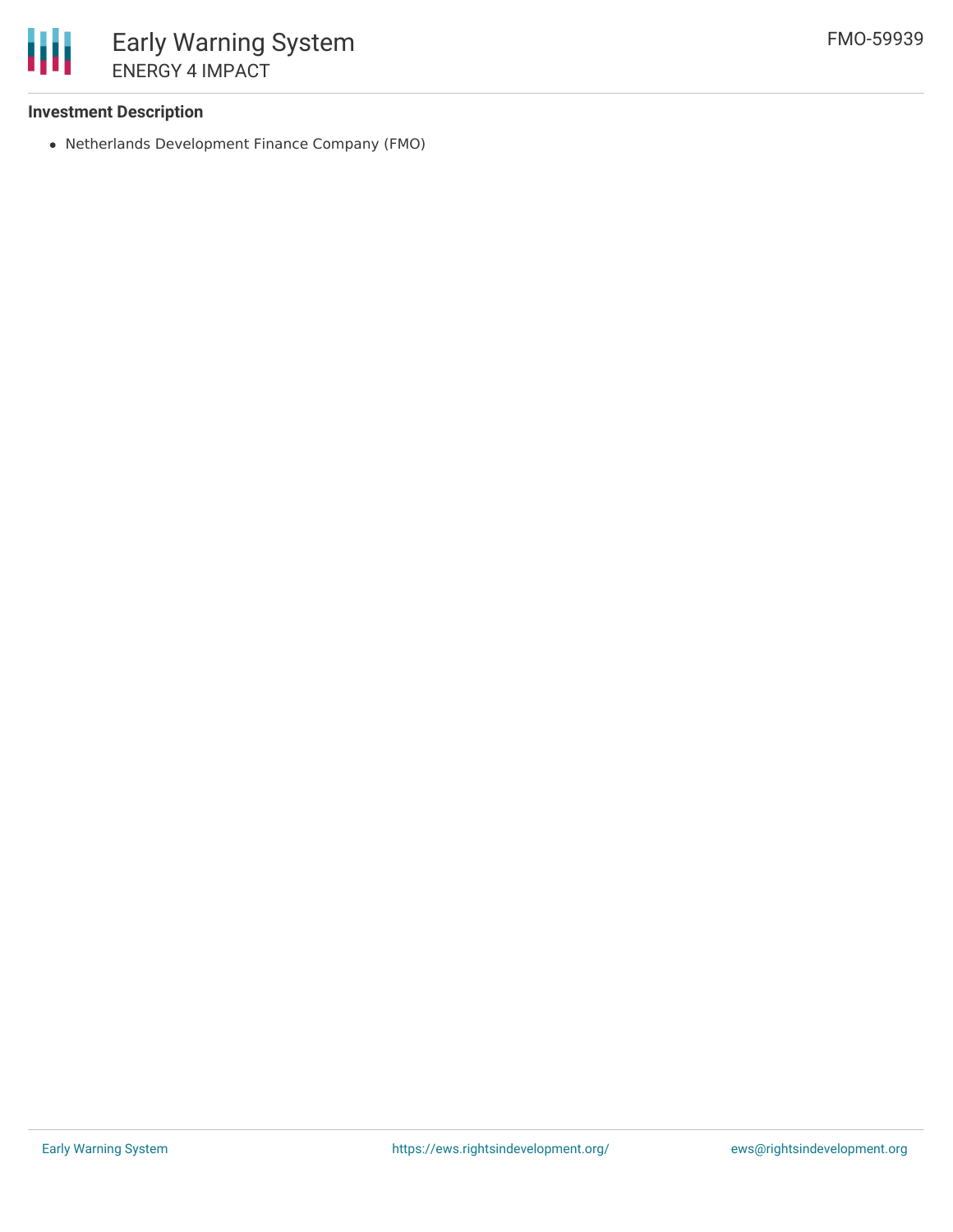

| <b>Private Actor 1</b>   | <b>Private Actor</b><br>Role | <b>Private Actor</b><br>Sector | <b>Relation</b>          | <b>Private Actor 2</b> | <b>Private Actor</b><br>2 Role | <b>Private Actor</b><br>2 Sector |
|--------------------------|------------------------------|--------------------------------|--------------------------|------------------------|--------------------------------|----------------------------------|
| $\overline{\phantom{0}}$ | $\overline{\phantom{0}}$     | $\sim$                         | $\overline{\phantom{a}}$ | Easy Solar             | Client                         | Energy                           |